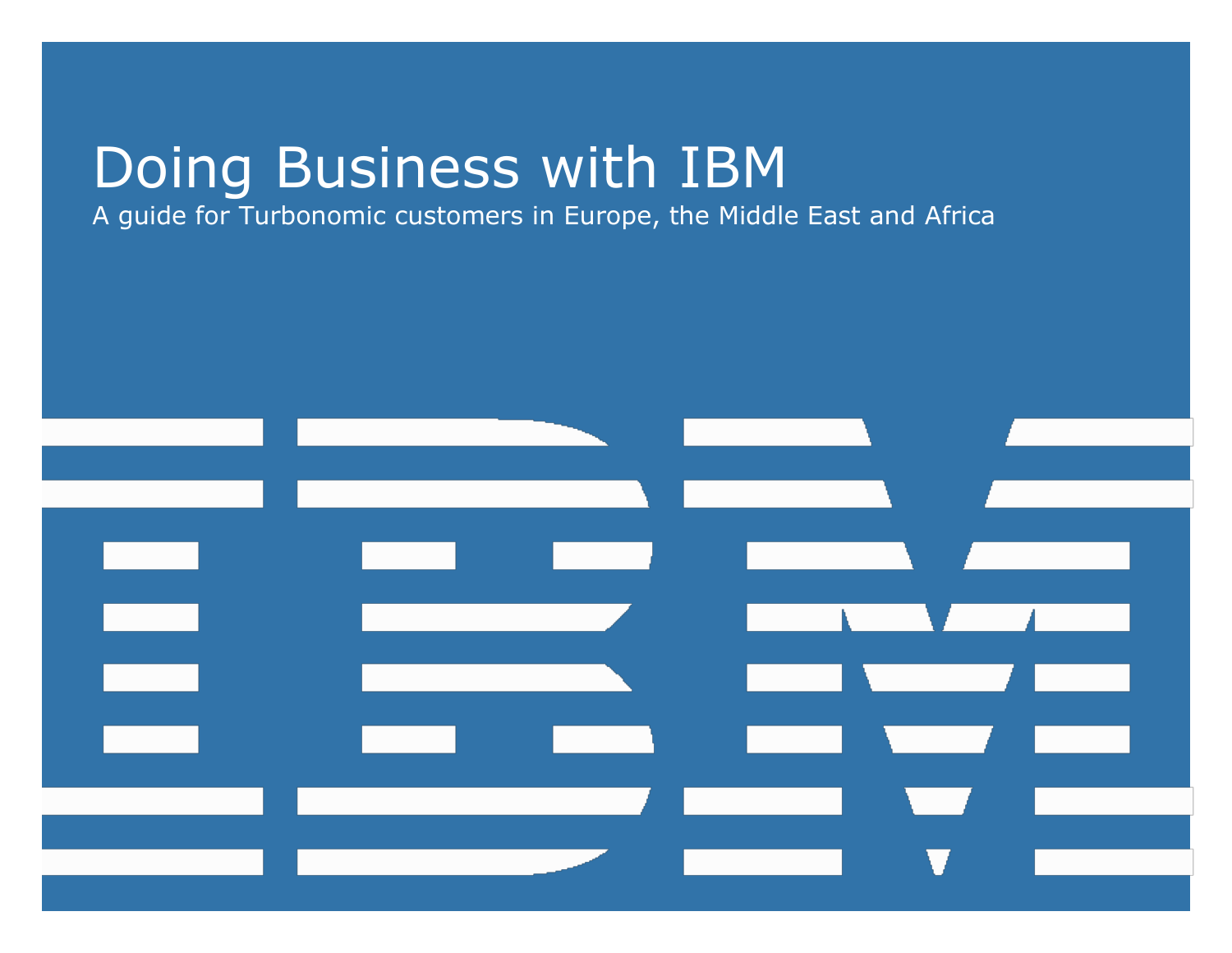#### Welcome to IBM!

In June 2021 IBM closed the acquisition of Turbonomic, Inc., including its subsidiaries SevOne, Inc. and ParkMyCloud, Inc., collectively referred to in this document as "Turbonomic".

On July 1, 2022, Turbonomic will begin conducting business as IBM. This "Doing Business with IBM" guide describes the operational changes to expect and resources available to help ensure a smooth transition to IBM's business systems and processes. Please review the details provided in this guide and share this information with the appropriate individual(s) in your company who are also engaged with Turbonomic and IBM.

Our goal is to make this transition as seamless as possible. If, upon review of this information, you have additional questions or require assistance please contact your Turbonomic representative.

**Important note:** If your company currently conducts business with Turbonomic through a business partner, you may continue to do so. However, after July 1, 2022, new purchases of Turbonomic offerings must be made from IBM or an authorized IBM business partner. Turbonomic business partners not currently authorized to resell IBM offerings have been encouraged to apply to one of IBM's business partner programs.

#### What's not changing July 1st?

Your existing Turbonomic contract, including payment terms, will continue to apply for the duration of your active Turbonomic contract(s).

### **What's changing July 1st?**

New purchases and contract renewals for Turbonomic offerings will be executed under a standard IBM agreement.

Starting with the July billing cycle, customers previously invoiced by Turbonomic will receive an IBM invoice generated from IBM billing systems. Additional information can be found in the "Changes to Billing & Invoicing" section of this document.

IBM will take Turbonomic's place as processor of the data processed under your Turbonomic contract(s). IBM is committed to the protection and management of your data and privacy. To understand how your data and privacy is governed, please refer to the "Data Processing" and "Privacy Policy" sections of this document.

| <b>Important action: Create an IBM account</b> | p.2                |
|------------------------------------------------|--------------------|
| <b>Changes to Billing &amp; Invoicing</b>      | p. 3               |
| <b>New Purchases &amp; Contracts</b>           | p.6                |
| <b>Renewals</b>                                | p. 7               |
| <b>Data Processing</b>                         | $\overline{p}$ , 9 |
| <b>Technical Support</b>                       | $\overline{p}$ . 9 |
| <b>Professional Services</b>                   | p. 10              |
| <b>Privacy Policy</b>                          | p. 10              |
|                                                |                    |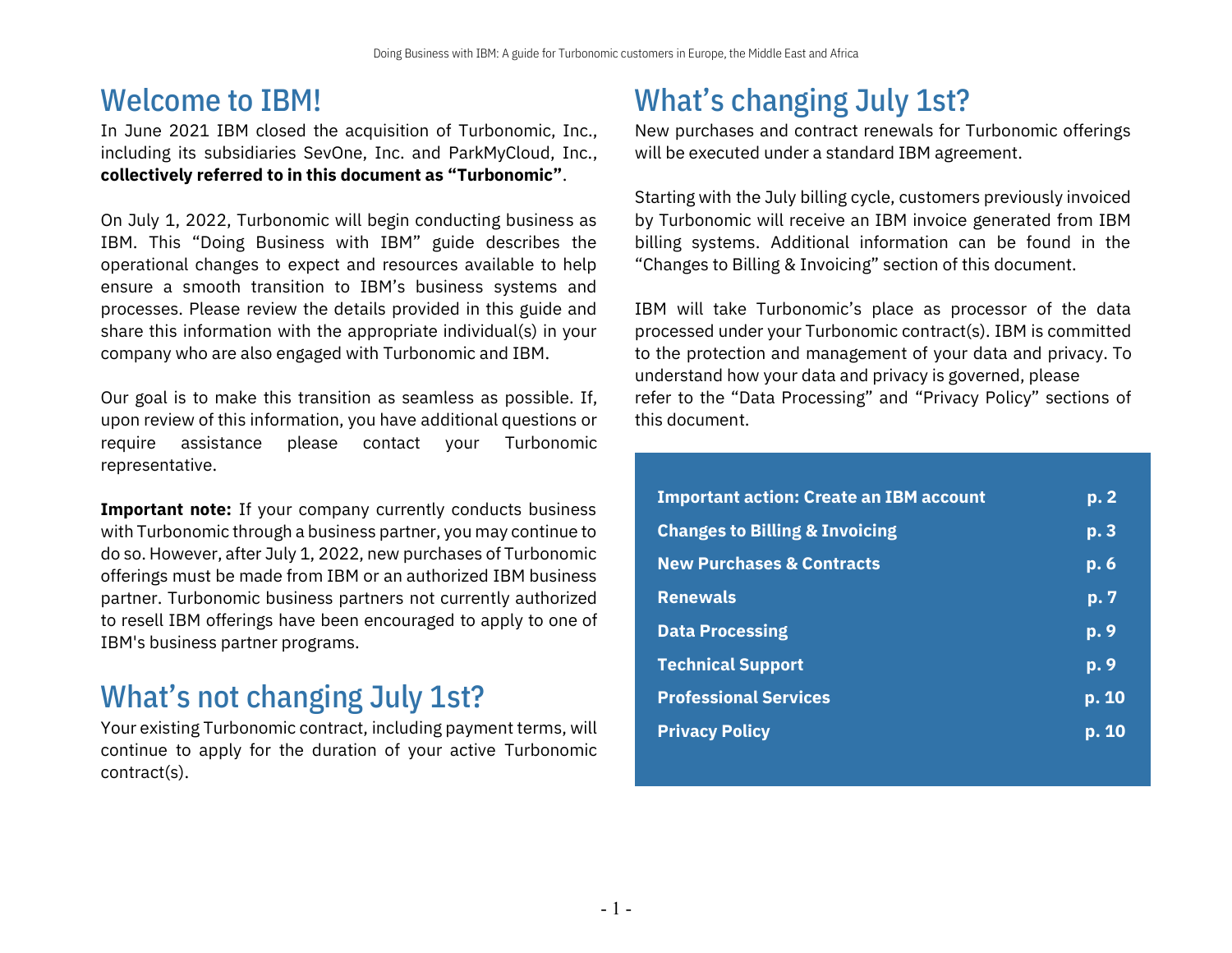#### <span id="page-2-0"></span>**Important action: Create an IBM account**

IBM offers the "[My IBM](https://myibm.ibm.com/)" portal to make it easier for customers to manage their account information, payment methods, support requests and more in one convenient and secure location. To access My IBM, along with the other online tools referenced in this document, you first must create an IBM account (often referred to as your IBMid).

| <b>Step 1: Create an</b><br><b>IBM account with a</b><br>unique IBMid | Registering for an IBM account provides you with access to the My IBM portal and other IBM.com<br>applications, along with enhanced features such as trials, demos, and starter kits.                                                                                                 |
|-----------------------------------------------------------------------|---------------------------------------------------------------------------------------------------------------------------------------------------------------------------------------------------------------------------------------------------------------------------------------|
|                                                                       | Create your IBM account here: https://www.ibm.com/account. The email address used to register for your<br>IBM account will become your IBMid.                                                                                                                                         |
|                                                                       | If you are a current IBM customer with an IBM account, you may continue to use your existing account and<br>do not need to create a new one. If you require assistance with recovering a lost IBMid or password, please<br>contact the IBMid worldwide help desk as referenced below. |
|                                                                       | <b>Note:</b> There may be a delay of up to 15 minutes before you will be able to use your new IBMid to access IBM<br>applications                                                                                                                                                     |
| <b>Step 2: Complete</b><br>your profile                               | Once you have created your IBM account and logged into My IBM using your IBMid, complete your profile by<br>adding your contact information and preferences.                                                                                                                          |
| <b>Need assistance?</b>                                               | For additional information and guidance, please consult the IBMid worldwide help desk:<br>https://www.ibm.com/ibmid/myibm/help/uk/helpdesk.html.                                                                                                                                      |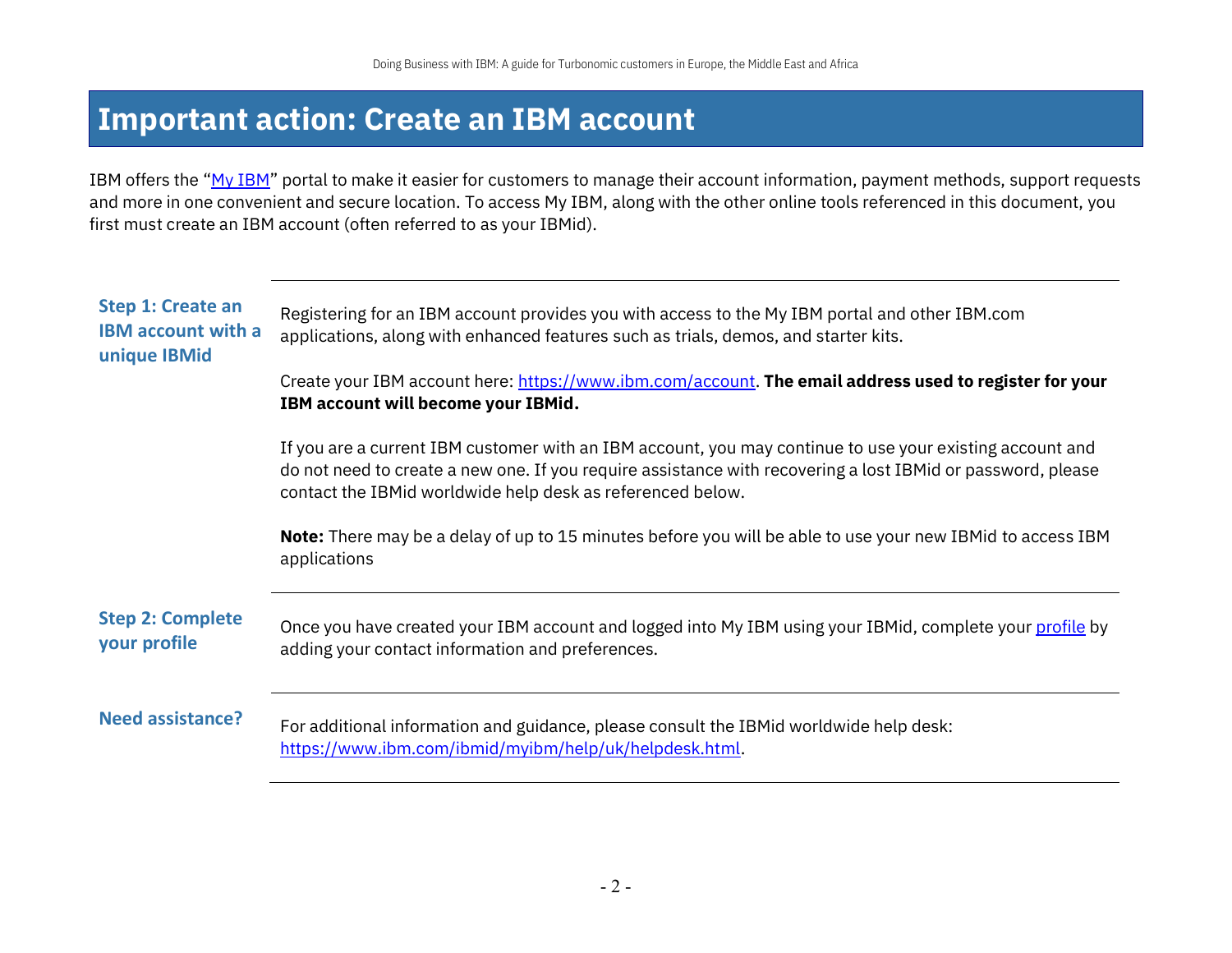## <span id="page-3-0"></span>**Changes to Billing & Invoicing**

Beginning with the July 2022 billing cycle, the vendor name and remit-to instructions on invoices will change from Turbonomic's to IBM's. Please update your systems and processes in order to remit payment as instructed on your IBM invoice to ensure proper application of your payment.

**Important Note**: These changes only pertain to customers previously invoiced by Turbonomic. If your company currently purchases Turbonomic offerings through an authorized Turbonomic business partner, you should continue to remit payment as instructed on the invoice issued by your business partner.

<span id="page-3-1"></span>**Customer numbers** Effective July 1, 2022, all Turbonomic customers will have an assigned IBM Customer Number (ICN). Invoices and order-related communications issued by IBM will include your ICN, along with your Site ID, in the following format: Site ID / ICN. Customers that are invoiced by an IBM business partner may obtain their ICN from the partner they conduct business through. All customers will need to provide their ICN when contacting IBM regarding their specific account.

> **Note:** Your ICN is different from your IBMid, which is selected by you during the registration process and used to access IBM applications (see "Important action: Create an IBM account").

**Purchase orders** If your IBM invoice cannot be paid without a new purchase order (PO) issued to IBM, please take the necessary actions now to issue a new one. Clients with future billing requirements for active contracts may be contacted by IBM to submit a new PO.

#### **Invoice or payment questions**

For IBM-issued invoice or payment questions, please visit our [Customer Support website](https://www.ibm.com/support/pages/node/6347580) which offers access to self-service online tools, answers to frequently asked questions, and options for contacting the IBM Customer Support team online or by telephone.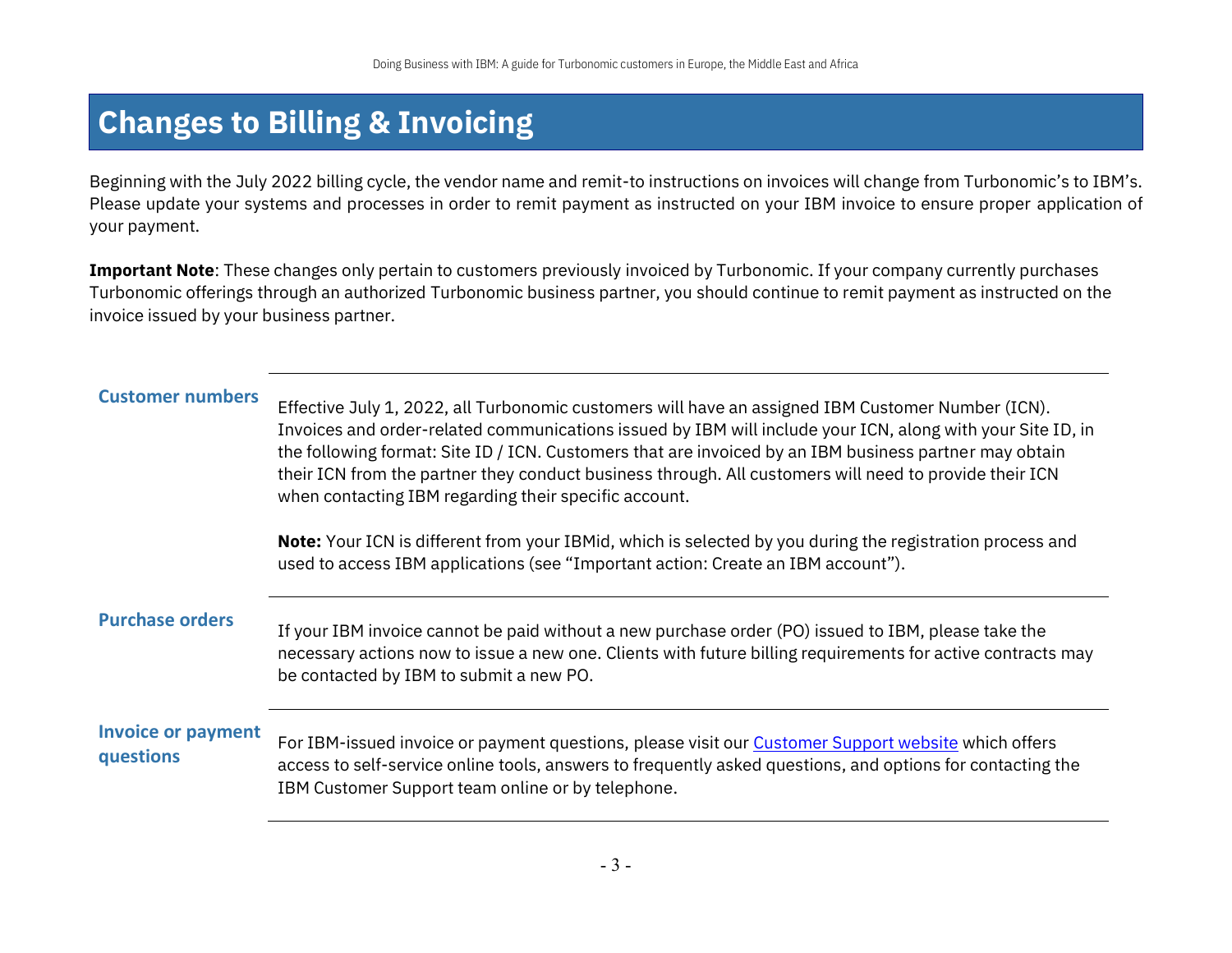| <b>Taxes</b>                             | Turbonomic's tax identification numbers will change to IBM's.                                                                                                                                                                                                                                                                                                                                                                                             |
|------------------------------------------|-----------------------------------------------------------------------------------------------------------------------------------------------------------------------------------------------------------------------------------------------------------------------------------------------------------------------------------------------------------------------------------------------------------------------------------------------------------|
|                                          | Applicable local, state, and/or country-specific taxes will be applied to your IBM invoice (unless you have a<br>valid tax exemption certificate on file with IBM). To maintain sales and use tax or local V.A.T exempt status<br>on your account, a valid exemption certificate must be provided to your Accounts Receivable<br>Representative or Customer Support Representative. The exemption certificate should be based on your<br>service address. |
|                                          | For assistance with all invoice and payment related issues, including tax exemption certificates or<br>clarification on the tax applied, please contact Customer Support. The address for the Customer Support<br>website will also appear on your invoices from IBM.                                                                                                                                                                                     |
| <b>Invoice delivery</b><br>and frequency | Beginning in July 2022, invoices from IBM for Turbonomic software offerings will be emailed to the "Bill To"<br>contact on file for your account. In most cases the frequency of these invoices will remain the same as it<br>was under Turbonomic.                                                                                                                                                                                                       |
|                                          | Invoices from IBM for Turbonomic professional services engagements and statements of work (SOW) will<br>also be emailed to the contact on file. Note that professional services invoices will be emailed separately<br>from any software invoices.                                                                                                                                                                                                        |
| <b>Standard payment</b><br>terms         | While IBM standard payment terms of "due upon receipt" will automatically appear on your IBM-issued<br>invoices, IBM will continue to honor the payment terms established in your active Turbonomic contract(s)<br>for the duration of the existing contract.                                                                                                                                                                                             |
|                                          | Note: If you are contacted by an IBM Accounts Receivable representative for late payment, please make<br>them aware that you are a heritage Turbonomic customer with unique payment terms defined in your<br>contract with Turbonomic.                                                                                                                                                                                                                    |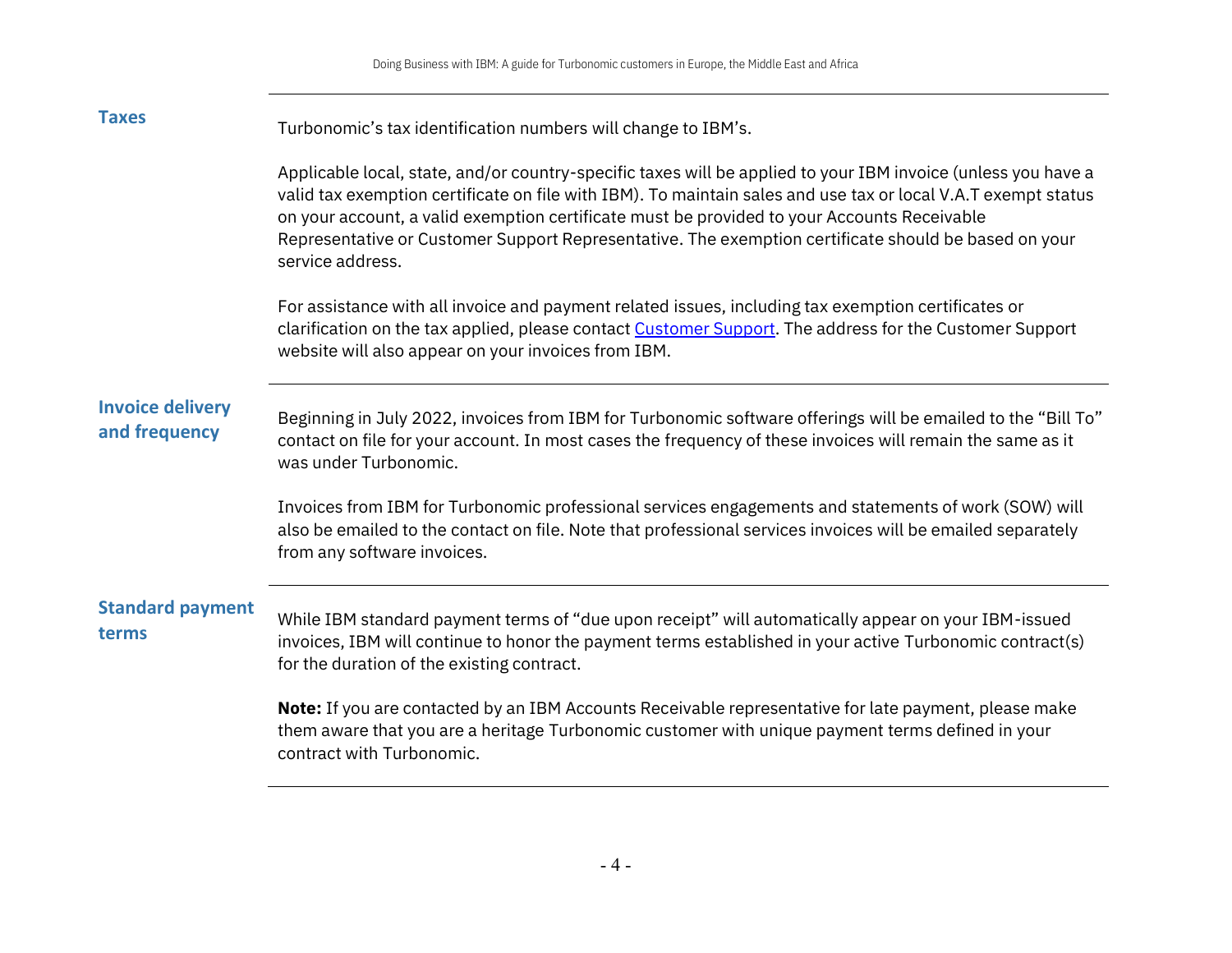| <b>Access your</b><br>invoices online                                     | "Invoices@IBM" is a portal that allows you to view your IBM invoices online, along with many additional<br>features. You can view, print, route and download invoice information to a spreadsheet. If you view your<br>invoice and have a question, there is an option to create an online inquiry so you can get help quickly<br>without having to pick up the phone and call. At login, you can specify customer number, invoice number, or<br>date range to bring up a list of all invoices associated with your account and available to view. Whenever a<br>new invoice is issued for your account, you will be sent an email notification so you can login and access<br>immediately.<br>"Invoices@IBM" can be found here: https://www.ibm.com/support/customer/invoices/welcome.<br>Note: If you are a first-time user, you will need to log in using your IBMid and follow the simple sign-up<br>registration process. Once you are registered, you will need your ICN (see "Customer numbers") in order to<br>associate your invoices with your account. |
|---------------------------------------------------------------------------|-------------------------------------------------------------------------------------------------------------------------------------------------------------------------------------------------------------------------------------------------------------------------------------------------------------------------------------------------------------------------------------------------------------------------------------------------------------------------------------------------------------------------------------------------------------------------------------------------------------------------------------------------------------------------------------------------------------------------------------------------------------------------------------------------------------------------------------------------------------------------------------------------------------------------------------------------------------------------------------------------------------------------------------------------------------------|
| <b>Vendor name and</b><br>remit-to<br>information for<br>invoice payments | Beginning with your first IBM-issued invoice, the vendor name and remit-to information for payments will<br>change to the applicable IBM local/regional operation covering your location. Bank account information and<br>directions for remitting payment will be included on your invoices from IBM.<br>Information about the payment methods accepted by IBM, including credit card and Electronic Data<br>Interchange, can also be found in the "Invoices and payments" section of the Customer Support website.<br>Note: For invoices issued by Turbonomic, please continue to use the former remit-to address, payable to<br>Turbonomic, as it appears on those invoices to ensure correct application of payment.                                                                                                                                                                                                                                                                                                                                          |
| <b>Currency</b>                                                           | In some countries, the currencies used by IBM may be different than those used by Turbonomic, therefore<br>your transactions with IBM may be in a different currency than your previous transactions with Turbonomic.                                                                                                                                                                                                                                                                                                                                                                                                                                                                                                                                                                                                                                                                                                                                                                                                                                             |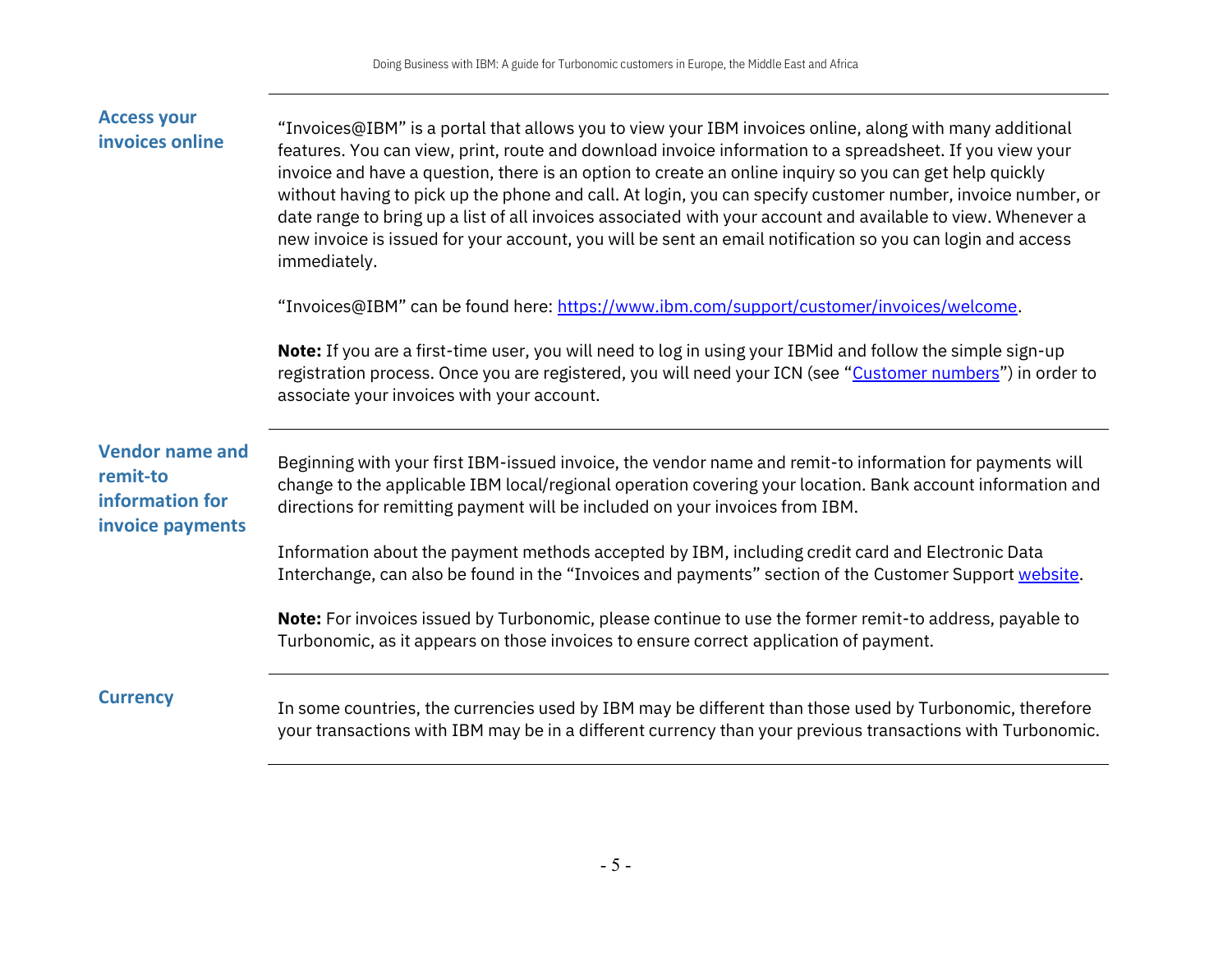| Language                 | IBM invoices will be in the language of the IBM entity servicing your location. In some countries, this may<br>result in your IBM invoices being in a different language than your previous Turbonomic invoices. |
|--------------------------|------------------------------------------------------------------------------------------------------------------------------------------------------------------------------------------------------------------|
| <b>Product names and</b> | Turbonomic product names and descriptions will be replaced with IBM product names and descriptions.                                                                                                              |
| descriptions             | These new names and descriptions will begin to appear on your invoices and quotes from IBM.                                                                                                                      |

#### <span id="page-6-0"></span>**New Purchases & Contracts**

New purchases from IBM must be made under an IBM agreement. IBM offerings are sold under either the Passport Advantage program or a Client Relationship Agreement such as the Cloud Services Agreement.

**Passport Advantage** Passport Advantage is IBM's comprehensive program to acquire IBM software (both non-expiring and term) licenses, CEO (Complete Enterprise Option) Product Categories, Software Subscription and Support, Cloud Services, Appliances and Appliance Services, and selected third party offerings subject to third party terms.

> For further information about the benefits of Passport Advantage please visit our website: [https://www.ibm.com/software/passportadvantage.](https://www.ibm.com/software/passportadvantage)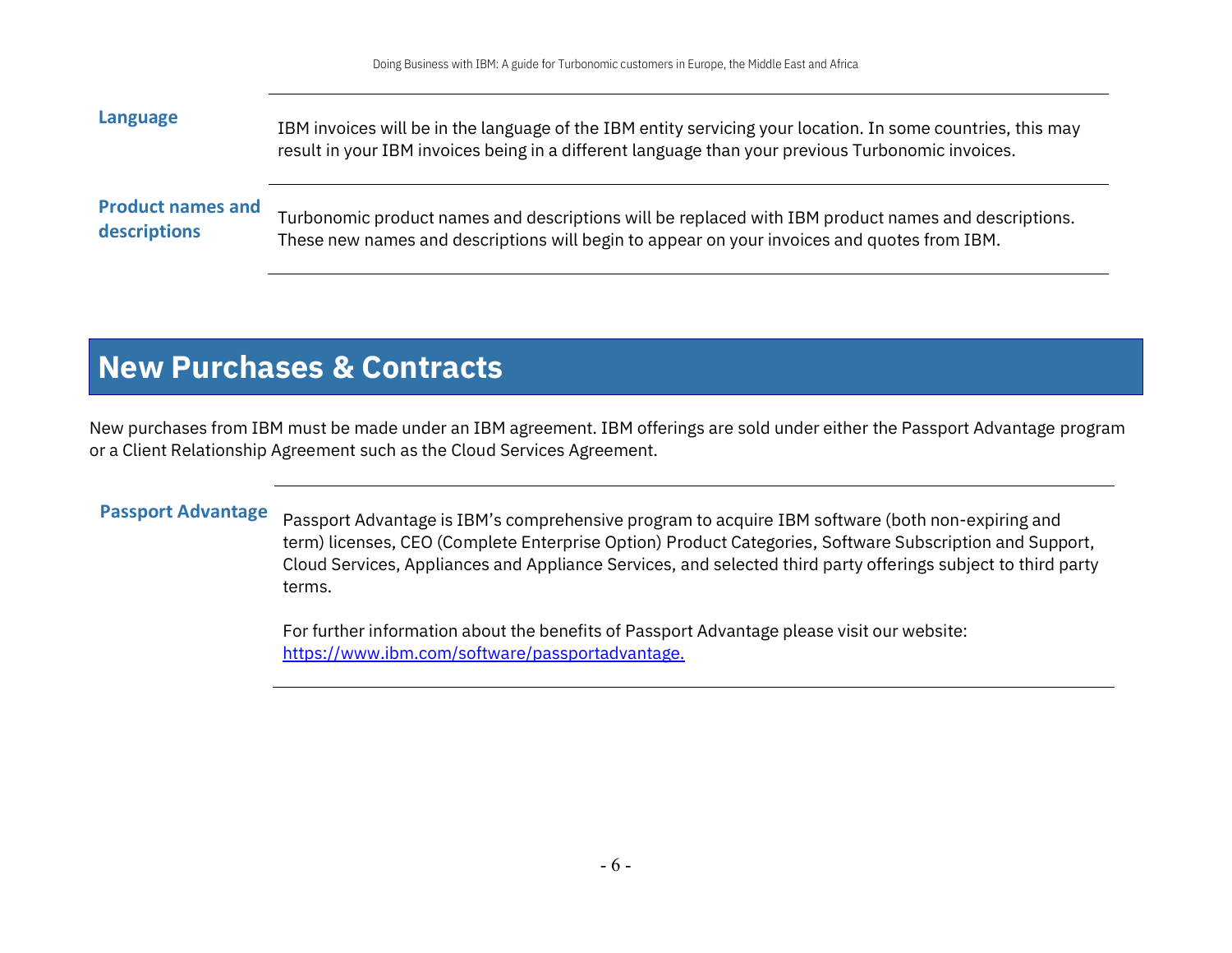#### **Client Relationship and Cloud Services Agreements** The IBM Client Relationship Agreement (CRA) is our single agreement used to procure most IBM offerings. The CRA family of agreements provide clients with the flexibility to acquire a specific set of offerings with only the terms necessary to support the acquisition of those offerings. The CRA family of agreements includes, but is not limited to, the Cloud Services Agreement (CSA) and the CRA - Services.

When a client uses one of the CRA family of agreements for a prior transaction involving only a specific offering and chooses, at a later time, to expand the terms of their CRA family of agreement to include other offerings, they may do so by adding an attachment containing those supplemental terms when desired.

All IBM standard agreements, including the CRA and CSA, can be found here: [https://www.ibm.com/support/customer/csol/terms.](https://www.ibm.com/support/customer/csol/terms)

#### <span id="page-7-0"></span>**Renewals**

Turbonomic renewals will be integrated into IBM processes and IBM Terms & Conditions in the phased approach defined below.

**Renewal date prior to July 1, 2022**

Customers who purchased directly from Turbonomic with renewal dates or contracts that expire prior to July 1, 2022 should have received a renewal notice from Turbonomic and should have proceeded with confirming their renewal by the date specified on the notice or June 30, 2022, whichever is earlier, to ensure that there are no disruptions in service. Contracts not renewed by June 30, 2022 will be re-quoted on or after July 1, 2022 by IBM under IBM standard Terms & Conditions.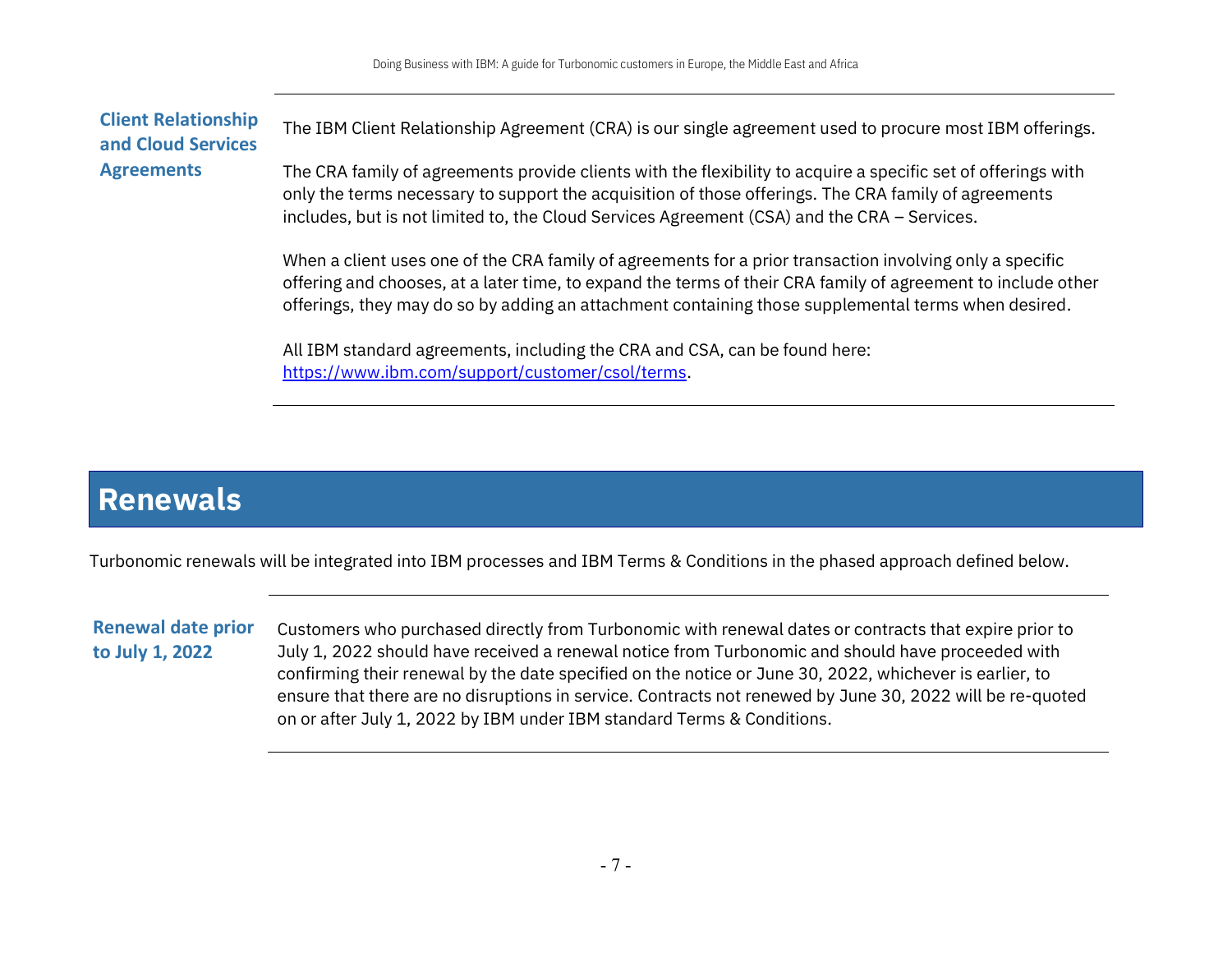| <b>Renewal date</b><br>between July 1 <sup>st</sup> and<br>August 31st | Customers who purchased directly from Turbonomic with renewal dates that expire between July 1, 2022,<br>and August 31, 2022, should have received a renewal letter and quote from Turbonomic to secure their<br>renewal by June 30, 2022, on Turbonomic Terms & Conditions, to ensure that there are no disruptions in<br>service.                                                                                                                                                                                                                                                                                         |
|------------------------------------------------------------------------|-----------------------------------------------------------------------------------------------------------------------------------------------------------------------------------------------------------------------------------------------------------------------------------------------------------------------------------------------------------------------------------------------------------------------------------------------------------------------------------------------------------------------------------------------------------------------------------------------------------------------------|
|                                                                        | Contracts not renewed by June 30, 2022, will be re-quoted on or after July 1, 2022, by IBM under IBM<br>standard Terms & Conditions.                                                                                                                                                                                                                                                                                                                                                                                                                                                                                        |
| <b>Renewal date after</b><br><b>August 31, 2022</b>                    | Renewals will be quoted by IBM under IBM standard Terms & Conditions.                                                                                                                                                                                                                                                                                                                                                                                                                                                                                                                                                       |
| <b>Renewing under</b><br><b>IBM standard Terms</b><br>& Conditions     | Passport Advantage Enrollment: If you are a new customer to IBM and have Software (both non-expiring<br>and term) licenses or Cloud Services, please review the Passport Advantage Program Terms & Conditions,<br>and enroll prior to your contract's end date. Taking this step will help ensure a smooth transition when it<br>comes to renewing your Software Subscription & Support and Cloud Services. For more information on how<br>to enroll visit: https://www.ibm.com/software/passportadvantage/howtoenroll.html<br>If you are a new IBM customer with Cloud Services, please also review the IBM Cloud Services |
|                                                                        | Agreement ("CSA") Terms & Conditions. All IBM standard agreements, including the CSA, can be found<br>here: https://www.ibm.com/support/customer/csol/terms.                                                                                                                                                                                                                                                                                                                                                                                                                                                                |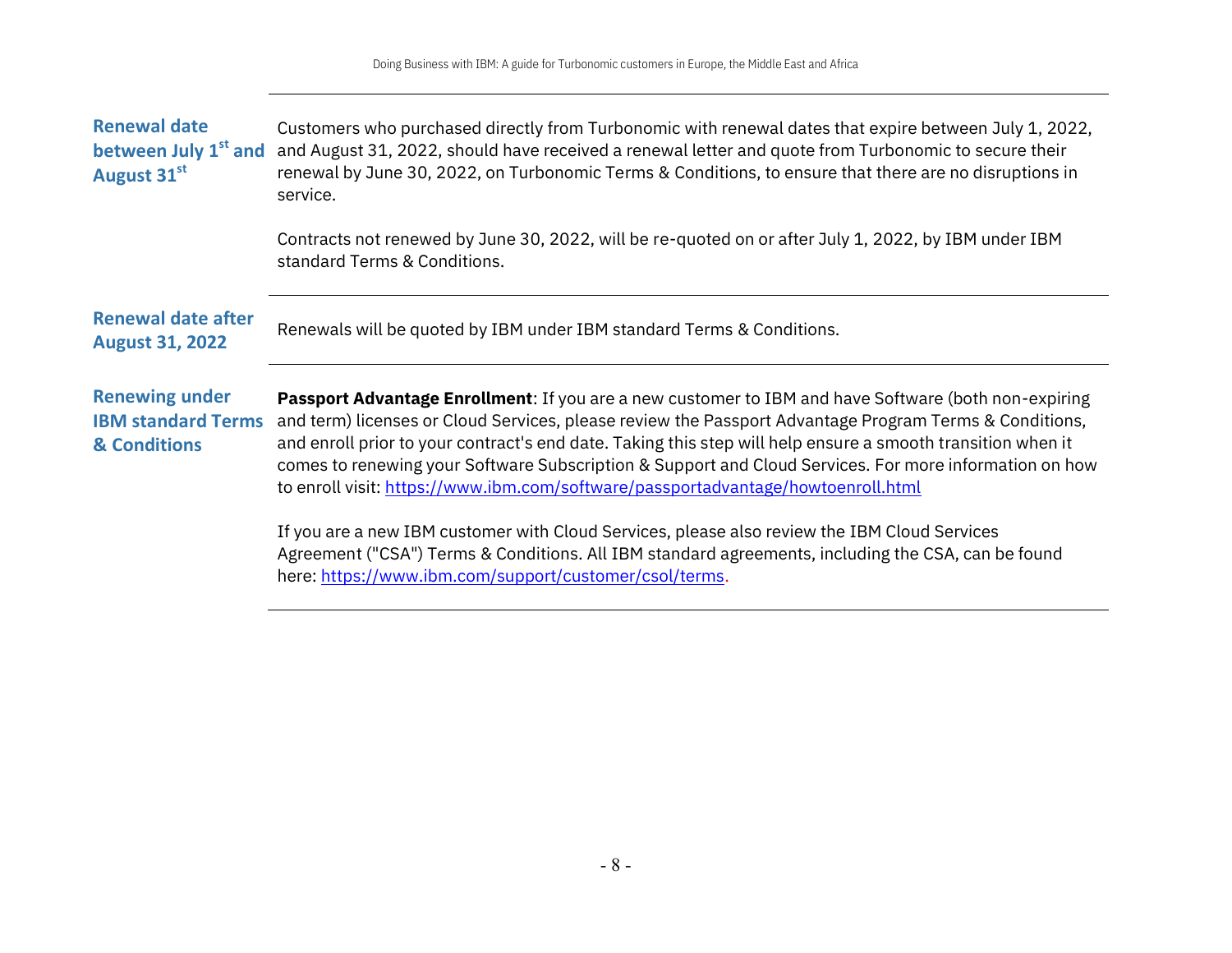# <span id="page-9-0"></span>**Data Processing**

In accordance with the IBM notice to you in regard to your Turbonomic contract, IBM is now your new processor relative to the data processing for the purposes of providing the contracted services. IBM itself will keep the list of Subprocessors up-to-date to reflect any intended addition or replacement of Subprocessors. To be notified of changes to the Subprocessor list, you may subscribe to receive updates to the corresponding DPA Exhibit via the IBM Terms site at: [ibm.com/terms/?cat=dpa-exhibits.](http://ibm.com/terms/?cat=dpa-exhibits) If you do not subscribe, you can still access the above link to see the updated Subprocessor list at any time.

IBM's Data Processing Addendum (DPA) and Exhibits available at <http://ibm.com/dpa> (DPA) shall apply to personal data processed under your contract, if and to the extent that: i) the General European Data Protection Regulation (EU/2016/679) (GDPR); or ii) other data protection laws identified at <http://ibm.com/dpa/dpl> are applicable.

### <span id="page-9-1"></span>**Technical Support**

Technical support interfaces will remain unchanged until further notice. Please ensure the appropriate contacts within your organization are aware that they should continue to access technical support in the same manner they did before July 1, 2022. User login credentials will remain unchanged.

Future updates As we work to integrate our technical support interfaces, we will offer customers expanded capabilities through the existing IBM infrastructure. You will be notified prior to the implementation of any changes in how you access support.